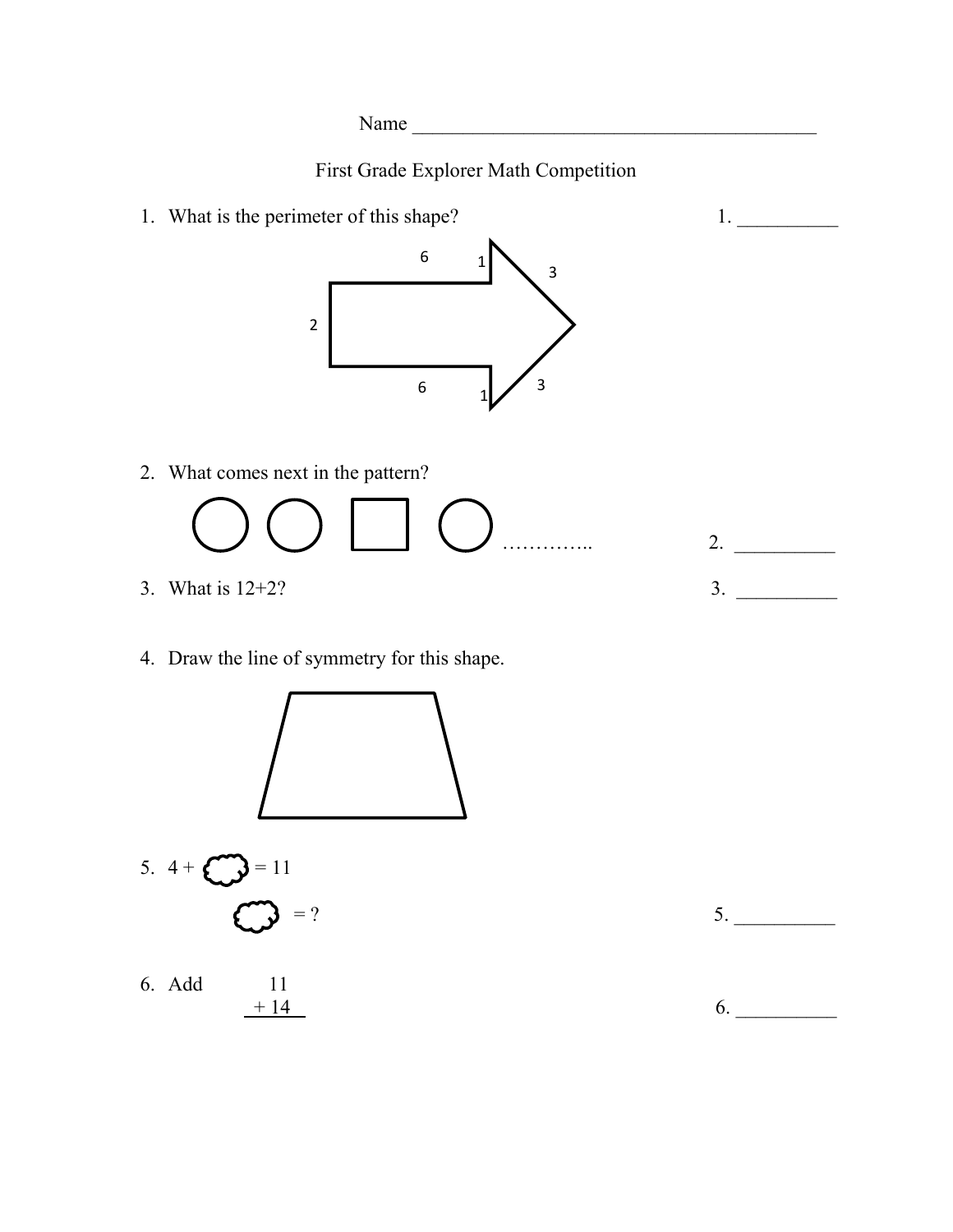7. How long is the pencil? 7. \_\_\_\_\_\_\_\_\_\_



- 8. I am a number that is between 60 and 70 and has a 9 in the ones place. What number am  $\Gamma$ ? 8.
- 9. How many sides does this shape have? 9.



- 10.What is the next number in the pattern: 1, 3, 5, 7… 10. \_\_\_\_\_\_\_\_\_\_ 11. What is  $13 - 8$ ? 11. 12. I am an even number between 40 and 43. What number am I? 12.
- 13. What is the perimeter of this shape in inches? 13.

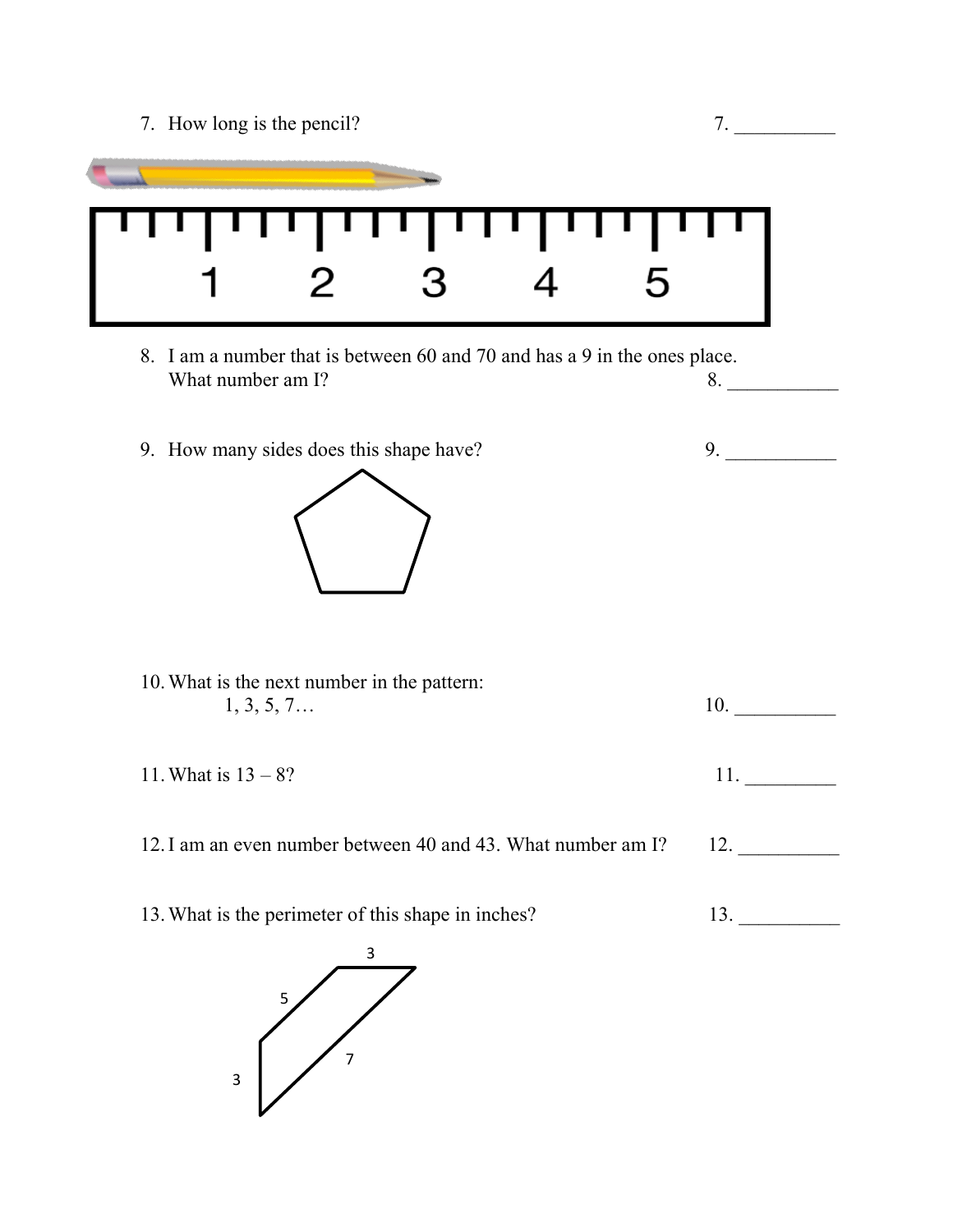14. If 
$$
6 + 8 = 7
$$
  
\nWhat is  $8 \times 7$   
\n15. If  $3+3+3 = 9$  then  $3 \times 7 = 9$ . What is  $-2$   
\n16. How many sides does a square have?  
\n17. Draw the next object in the pattern.  
\n17. Draw the line of symmetry for this shape.  
\n18. Draw the line of symmetry for this shape.  
\n19. I am a number that is odd and is between 45 and 55.  
\n1 have a 7 in the ones place.  
\nWhat number am 1?  
\n20. What is 24 + 39?  
\n21.  $3 \times 1 = 10$   
\nWhat does  $3 \times 1 = 10$   
\nWhat does  $3 \times 1 = 10$   
\n19. 20. 21. 21. 22.